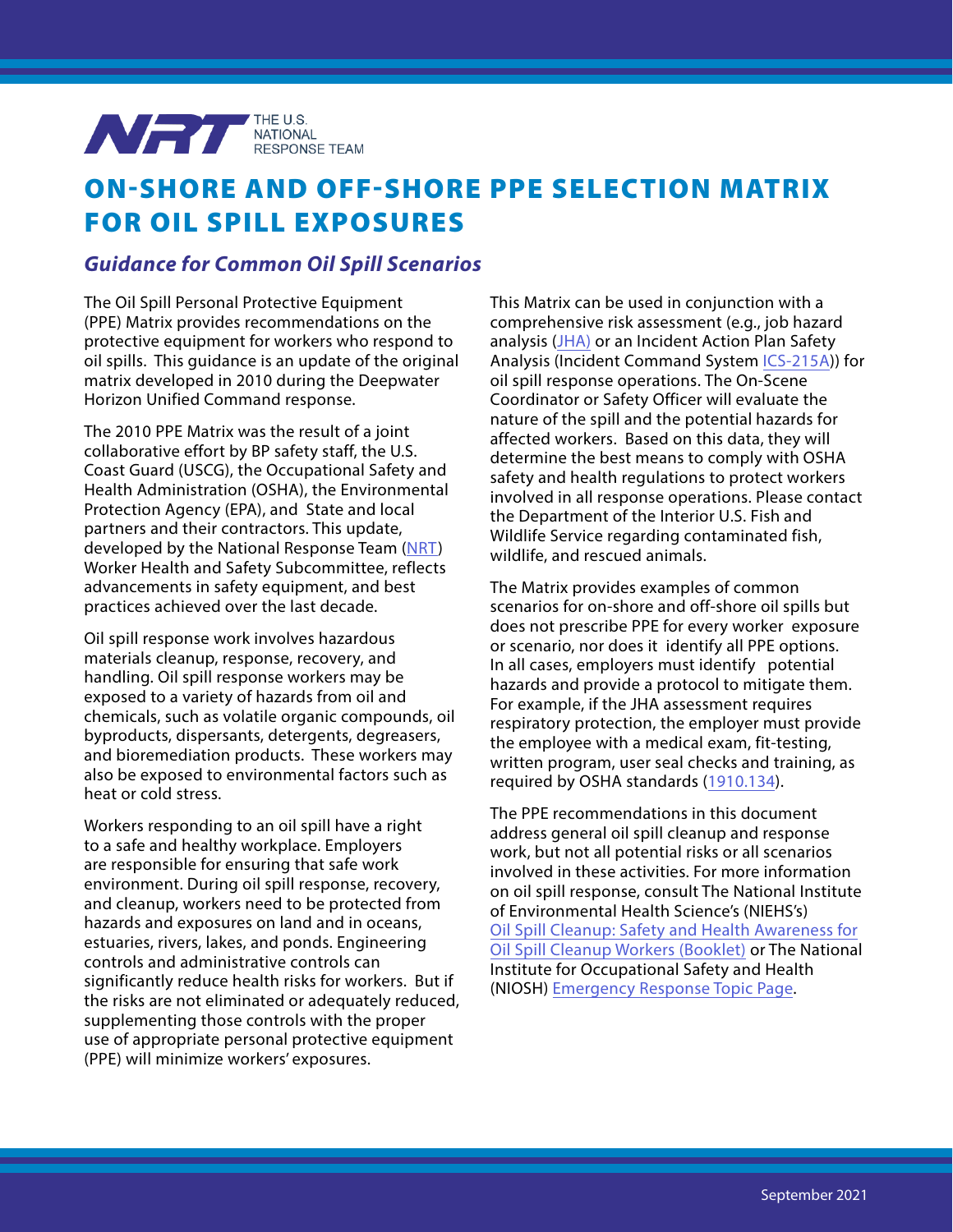(1) Required only when overhead or bump hazards are present. Sun hat may be required when hard hat is not required.

(2) Personal Flotation Device (PFD) is required when working on docks, vessels, and if entering water/surf where water level exceeds knee height.

(3) Safety boots (e.g. steel-toe or composite) are required based on worksite conditions.

(4) To be worn when JHA identifies hazards that exist that warrant the use of this protection and/or other PPE (e.g. safety glasses, respiratory protection) selection and use will be determined by conducting a field [JHA](https://www.osha.gov/sites/default/files/publications/osha3071.pdf) or [ICS 215A](https://training.fema.gov/emiweb/is/icsresource/assets/ics forms/ics form 215a, incident action plan safety analysis (v3).pdf) assessment prior to task initiation.

(5) Wear snake boots/gaiters based on risk.

(6) Required when working around heavy equipment or Utility Terrain Vehicles (UTV'0s).

(7) Only clear lenses shall be used at night.

(8) Only polarized or reflective lenses shall be used during the day, unless site conditions and job tasks warrant clear lenses. *\*\*\* Hazard assessments will be performed by Site Safety Officers, Site Supervisors or Team leads that have been trained in conducting hazard assessments and the associated incident field form(s) being used, with input from the Incident Command (IC)/Unified Command (UC)/ Health Safety Officer (HSO) as requested.*



## NRT PPE SELECTION MATRIX FOR ON-SHORE OIL SPILLS

|                                                              |                                                                                                                       |                                                                                                                                                                                                                                                                                                                   | <b>HEAD</b>               |                           | <b>EYES</b>           |                                                  | <b>FACE</b>               |                | <b>EARS</b>                  | <b>HANDS</b>                                              |                                                 |                                                    |                                          |                         |                                                                               |                                                 | <b>BODY</b>                                                                   |                                                         |                                      |                                       | <b>FEET</b>                   |                              |                               |                                                                                                                                                                                                                                                                                                                                     |
|--------------------------------------------------------------|-----------------------------------------------------------------------------------------------------------------------|-------------------------------------------------------------------------------------------------------------------------------------------------------------------------------------------------------------------------------------------------------------------------------------------------------------------|---------------------------|---------------------------|-----------------------|--------------------------------------------------|---------------------------|----------------|------------------------------|-----------------------------------------------------------|-------------------------------------------------|----------------------------------------------------|------------------------------------------|-------------------------|-------------------------------------------------------------------------------|-------------------------------------------------|-------------------------------------------------------------------------------|---------------------------------------------------------|--------------------------------------|---------------------------------------|-------------------------------|------------------------------|-------------------------------|-------------------------------------------------------------------------------------------------------------------------------------------------------------------------------------------------------------------------------------------------------------------------------------------------------------------------------------|
| $\begin{array}{c}\n\textbf{Task} \\ \textbf{#}\n\end{array}$ | <b>Task Title</b>                                                                                                     | <b>Task Description &amp; Requirements</b>                                                                                                                                                                                                                                                                        | Sun Hat/<br>Sun<br>Screen | <b>Hard Hat</b>           | Sun<br>Glasses<br>(8) | <b>Safety</b><br><b>Glasses</b><br>$(7)$ , $(8)$ | Safety<br>Goggles         | Face<br>Shield | <b>Hearing</b><br>Protection | <b>Nitrile</b><br>26-40 mil<br><b>Heavy Use</b><br>Gloves | Nitrile 11-26<br>mil Light Use<br><b>Gloves</b> | <b>Abrasion</b><br>Resistant<br><b>Work Gloves</b> | <b>Respiratory</b><br>Protection<br>(RP) | Hi - Visible<br>Garment | <b>Barrier Apron</b><br>and/or Barrier<br>Sleeves and/<br>or Barrier<br>Pants | Breathable<br><b>Barrier Suit</b><br>for Solids | <b>Breathable</b><br><b>Barrier Suit</b><br>for Solids<br>and Light<br>Splash | mpervious<br>Suit for<br><b>Extended Oil</b><br>Contact | Chest<br>Waders/<br><b>Hip Boots</b> | <b>USCG</b><br>Approved<br><b>PFD</b> | <b>Safety</b><br><b>Boots</b> | <b>Boot</b><br><b>Covers</b> | <b>Rubber</b><br><b>Boots</b> | <b>ADDITIONAL</b><br><b>CONSIDERATIONS</b>                                                                                                                                                                                                                                                                                          |
|                                                              | <b>Manual Removal</b><br>of Solid Tar Balls,<br>Oiled Materials, and<br><b>Manual Scraping</b><br>(Shoreline Cleanup) | Solid tar balls or patties are removed using<br>shovels, rakes and buckets, etc. Oiled<br>sediments and debris are removed by hand,<br>shovels, rakes, wheel barrows, etc. No surf<br>entry, oil is scraped from substrate using<br>hand tools.                                                                   | $\mathbf{x}$              | (1)                       |                       | $\boldsymbol{\mathsf{x}}$                        | (4)                       | (4)            |                              |                                                           | (4)<br>(INNER)                                  | X<br>(OUTER)                                       | (4)                                      | (6)                     | (4)                                                                           | (4)                                             | (4)                                                                           | (4)                                                     |                                      | (2)                                   | (3), (5)                      | (4)                          | $\boldsymbol{\mathsf{x}}$     | Safety footwear, rubber boots or latex boot<br>covers w/steel toe boots will be used if stee<br>toes are required. Body protective apparel<br>and suit selection based on-site conditions,<br>work practices.                                                                                                                       |
|                                                              | Mechanical<br><b>Sand Rake</b><br>(Shoreline Cleanup)                                                                 | Solid tar balls or patties are removed<br>by mechanical device. Upgrade PPE for<br>unloading and maintenance tasks as needed.                                                                                                                                                                                     | X                         | (1)                       |                       | X                                                |                           |                | $\boldsymbol{\mathsf{x}}$    |                                                           |                                                 |                                                    | (4)                                      | X                       | (4)                                                                           |                                                 |                                                                               |                                                         |                                      |                                       | X                             | $\boldsymbol{\mathsf{x}}$    |                               |                                                                                                                                                                                                                                                                                                                                     |
|                                                              | <b>Manual Cutting of</b><br><b>Oiled Vegetation</b>                                                                   | Oiled vegetation is cut by hand, collected and<br>stuffed into bags or containers for disposal.<br>Performed using machete, shearing tools,<br>garden tools, and power tools etc.                                                                                                                                 | X                         | (1)                       |                       |                                                  | (4)                       | (4)            | (4)                          |                                                           | (4)<br>(INNER)                                  | $\boldsymbol{\mathsf{x}}$<br>(OUTER)               | (4)                                      | (6)                     | (4)                                                                           | (4)                                             | (4)                                                                           | (4)                                                     | (4)                                  | (2)                                   | (3), (5)                      | (4)                          | X                             | Cut resistant sleeves as required.<br>Suit selection based on site conditions and<br>work practices.                                                                                                                                                                                                                                |
|                                                              | <b>Manual Sorbent</b><br>Application<br>(Shoreline Cleanup)                                                           | Sorbents are applied manually to<br>contaminated areas to soak up oil.                                                                                                                                                                                                                                            | $\mathbf x$               | (1)                       |                       |                                                  | (4)                       |                |                              |                                                           |                                                 | $\boldsymbol{\mathsf{x}}$                          | (4)                                      | (6)                     | (4)                                                                           | (4)                                             | (4)                                                                           |                                                         |                                      | (2)                                   | (3), (5)                      | (4)                          | $\mathbf{x}$                  | Suit selection based on site conditions.<br>Note: Some sorbents may pose an<br>inhalation hazard because they contain<br>particulates.                                                                                                                                                                                              |
|                                                              | <b>Manual Sorbent</b><br>Retrieval<br>(Shoreline Cleanup)                                                             | Sorbents are retrieved manually to<br>contaminated areas to soak up oil.                                                                                                                                                                                                                                          | X                         | (1)                       |                       |                                                  | (4)                       |                |                              | $\boldsymbol{\mathsf{x}}$                                 |                                                 |                                                    | (4)                                      | (6)                     | (4)                                                                           | (4)                                             | (4)                                                                           | (4)                                                     |                                      | (2)                                   | (3), (5)                      | (4)                          | $\mathbf{x}$                  | Suit selection based on site conditions.<br>Note: Some sorbents may pose an<br>inhalation hazard because they contain<br>particulates.                                                                                                                                                                                              |
|                                                              | <b>Tideline Boom</b><br>Deployment and<br>Maintenance<br>(Shoreline Cleanup)                                          | Deployment of clean boom and moving of<br>boom at tideline.                                                                                                                                                                                                                                                       | $\mathbf{x}$              | (1)                       |                       | X                                                | X                         |                |                              |                                                           | (4)<br>(INNER)                                  | X<br>(OUTER)                                       | (4)                                      | (6)                     | (4)                                                                           | (4)                                             | (4)                                                                           | (4)                                                     |                                      | (2)                                   | (3)                           | (4)                          | $\boldsymbol{\mathsf{x}}$     | Suit selection based on site conditions/<br>work practices.                                                                                                                                                                                                                                                                         |
|                                                              | <b>Snare Boom</b><br><b>Operations</b>                                                                                | Snare boom is deployed into/retrieved from<br>the water (including tidal pools) from shore.                                                                                                                                                                                                                       | X                         | (1)                       |                       |                                                  | X                         | (4)            |                              |                                                           | (X)<br>(INNER)                                  | $\boldsymbol{\mathsf{x}}$<br>(OUTER)               | (4)                                      | (6)                     | (4)                                                                           | (4)                                             | (4)                                                                           | (4)                                                     | (4)                                  | (2)                                   |                               |                              | X                             | Goggles and faceshield for boom<br>etrieval only.                                                                                                                                                                                                                                                                                   |
|                                                              | Sump and Pump/<br>Vacuum Truck/<br><b>Portable Skimmers</b>                                                           | Oil collects in sumps, natural depressions or<br>behind booms. Oil is removed by skimmers<br>and vacuum equipment/trucks.                                                                                                                                                                                         | $\mathbf{x}$              | $\boldsymbol{\mathsf{x}}$ |                       |                                                  | (4)                       | (4)            |                              | (4)                                                       | (4)<br>(INNER)                                  | X<br>(OUTER)                                       | (4)                                      | (6)                     | (4)                                                                           | (4)                                             | (4)                                                                           | (4)                                                     |                                      | (2)                                   | X                             | (4)                          |                               |                                                                                                                                                                                                                                                                                                                                     |
| -9                                                           | <b>Decon</b><br><b>Low Pressure</b><br>Cleaning                                                                       | < 100 psi (e.g. garden hose, powered sprayer)                                                                                                                                                                                                                                                                     | X                         | (1)                       |                       |                                                  | (4)                       |                |                              |                                                           | $\boldsymbol{\mathsf{x}}$                       |                                                    | (4)                                      | (6)                     |                                                                               |                                                 |                                                                               | (4)                                                     |                                      | (2)                                   |                               |                              | $\boldsymbol{\mathsf{x}}$     |                                                                                                                                                                                                                                                                                                                                     |
| 10 <sub>1</sub>                                              | Decon-<br>High and Medium<br><b>Pressure Cleaning</b>                                                                 | High and medium pressure water spray<br>  flushes oil from substrate and is channeled to<br>recovery points. Applies to pressure washers<br>between 100 and 2,500 psi operating range.                                                                                                                            | $\mathbf{x}$              | (1)                       |                       |                                                  | $\mathbf{x}$              | $\mathbf{x}$   | $\mathbf{x}$                 | $\mathbf{x}$                                              |                                                 |                                                    | (4)                                      | (6)                     |                                                                               |                                                 |                                                                               | (4)                                                     |                                      | (2)                                   | $\mathbf{x}$                  | $\mathbf{x}$                 |                               | PPE alone is not sufficient. Detailed training<br>required on pressure washer use. Task<br>needs to be continually monitored to asset<br>the need for additional PPE. For additional<br>guidance, see the NIOSH PPE Guide.                                                                                                          |
| 11                                                           | <b>Bioremediation</b><br><b>Agents Application</b>                                                                    | Comprised of microbes, nutrients, enzymes,<br>or a combination intended to encourage<br>the oil degradation. Applied with sprayer or<br>spreader then may be rototilled or raked into<br>the soil. Products may take days to degrade<br>oil. Not for use in water bodies.                                         | X<br>(4)                  |                           |                       |                                                  | X                         | (4)            | -4                           |                                                           |                                                 |                                                    |                                          |                         |                                                                               |                                                 |                                                                               |                                                         |                                      |                                       |                               |                              | $\mathbf{x}$                  | Refer to product Safety Data Sheet (SDS) to<br>select and verify proper PPE.<br>Note: Respiratory protection may be<br>needed.                                                                                                                                                                                                      |
| 12                                                           | <b>Surface Washing</b><br><b>Agents Application,</b><br><b>Collection and</b><br><b>Disposal</b>                      | Only used on solid surfaces such as beaches<br>and rock (not an on-water tool) to lift and<br>float oil to better absorb, vacuum, skim or<br>collect the oil for disposal. Area should be<br>boomed prior to application. Applied with<br>pressure washers. Oil should be collected for<br>disposal using vacuum. | X<br>(4)                  | $\mathbf{x}$              |                       |                                                  | X                         |                |                              | $\boldsymbol{\mathsf{x}}$                                 |                                                 |                                                    |                                          |                         |                                                                               |                                                 |                                                                               |                                                         |                                      |                                       |                               |                              | $\mathbf{x}$                  | Refer to product SDS to select and verify<br>proper PPE.<br>Note: Respiratory protection may be<br>needed.                                                                                                                                                                                                                          |
| 13                                                           | <b>In-Situ Burning</b><br>(ISB)                                                                                       | ISB involves controlled burning of spilled oil.<br>Unburned oil and residue may need to be<br>recovered after the burn. Special Monitoring<br>of Applied Response Technologies (SMART)<br>teams gather air monitoring data.                                                                                       | (4)                       |                           | X<br>(8)              | (8)                                              | $\boldsymbol{\mathsf{x}}$ |                |                              |                                                           |                                                 | <b>X</b><br>(Fire<br><b>Resistant</b> )            | (4)                                      |                         |                                                                               |                                                 |                                                                               |                                                         |                                      |                                       |                               |                              |                               | Land and enclosed water bodies. Air<br>Quality Monitoring, Weather and Smoke<br>Management considerations are required.<br><b>SMART Monitoring teams gather air<br/>monitoring data. Note: Fire Resistant</b><br>clothing is required for this activity. PPE<br>requirements may vary based on the burn<br>location and conditions. |